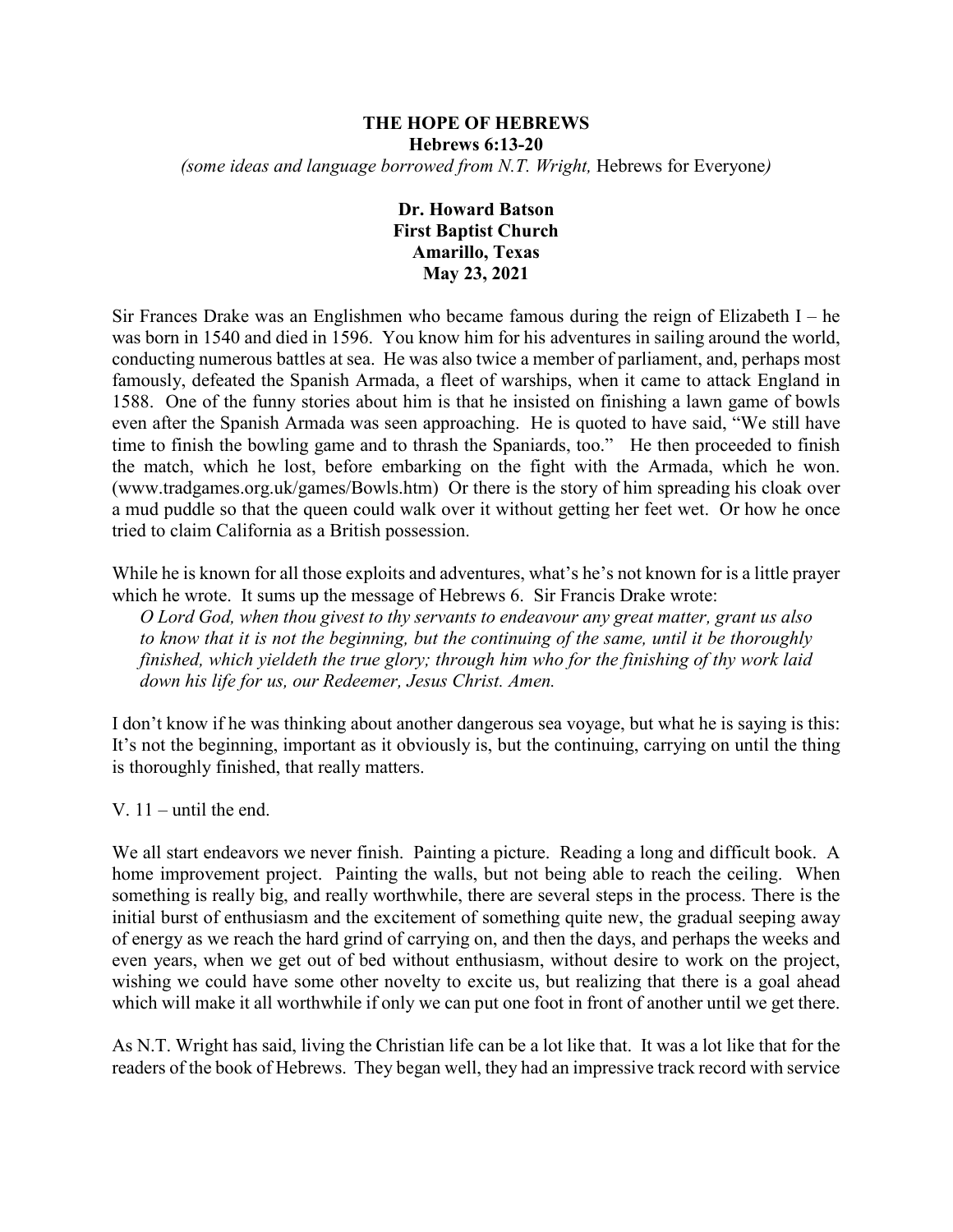to God and to one another. In Hebrews 6:10, it looks like things are progressing nicely. But just because God has noted their good work didn't allow them to quit, to get lazy, or to give up.

There is always that strange balance between God's grace and our works when it comes to following Christ. The Reformation in the sixteenth century made it clear to us that grace is the only way that we find a place in the kingdom of God. God loves us, Christ died for us, and we receive the free grace. But at the same time do not the gospels, the teachings of the Lord, the writing of His brother James, make clear that if we've really received God's grace, then we will go to work for the kingdom of God? Living as a Christian has never been a matter of settling back and letting God do it all.

Maybe Paul catches it best when he tells the Philippians to work out their own salvation with fear and trembling, and then he adds, "because God is at work in you." Even the energy to do all that we are called to do comes itself from God working within us in the power of the Holy Spirit. (Tom Wright, *Hebrews for Everyone*, p. 60)

The example of perseverance he points out is good old Abraham. Look at verses 13-16.

"For when God made the promise to Abraham, since He could swear by no one greater, He swore by Himself, saying, 'I will surely bless you, and I will surely multiply you.' And thus, having patiently waited, he obtained the promise. For men swear by one greater than themselves, and with them an oath given as confirmation is an end of every dispute."

The author of Hebrews is telling his readers where they can find their hope to persevere. In the moment of despair, they were ready to turn it all in and walk away from following Christ. They were ready to go back to Judaism. They had hopeless hearts.

I don't know what brings your sorrow today, your sense of hopelessness, your deepest despair. I don't know what it is that troubles your spirit, that keeps you awake at night, that makes you restless on your bed or pries open your eyelids. I don't know where your brokenness is found today – a broken financial future, a broken sense of security, a broken heart from a failed relationship, a broken soul brought about from the death of one so dear. But, just as the author writes to those early Jewish believers, you too hear His same words. Why can we, the followers of Christ, be the people of hope in the midst of hardship?

# **I. We find our hope in the greatness of God.**

In fact, when describing God in Romans 15:13, Paul says, "Now may the God of hope fill you with all joy and peace in believing that you may abound in hope by the power of the Holy Spirit." God, for the apostle Paul, is the God of hope.

We find our hope in the greatness of God. Abraham is the very father of faith. He is the example of a man who received promises from God and lived in the good of those promises, persevering to the end in faith and hope.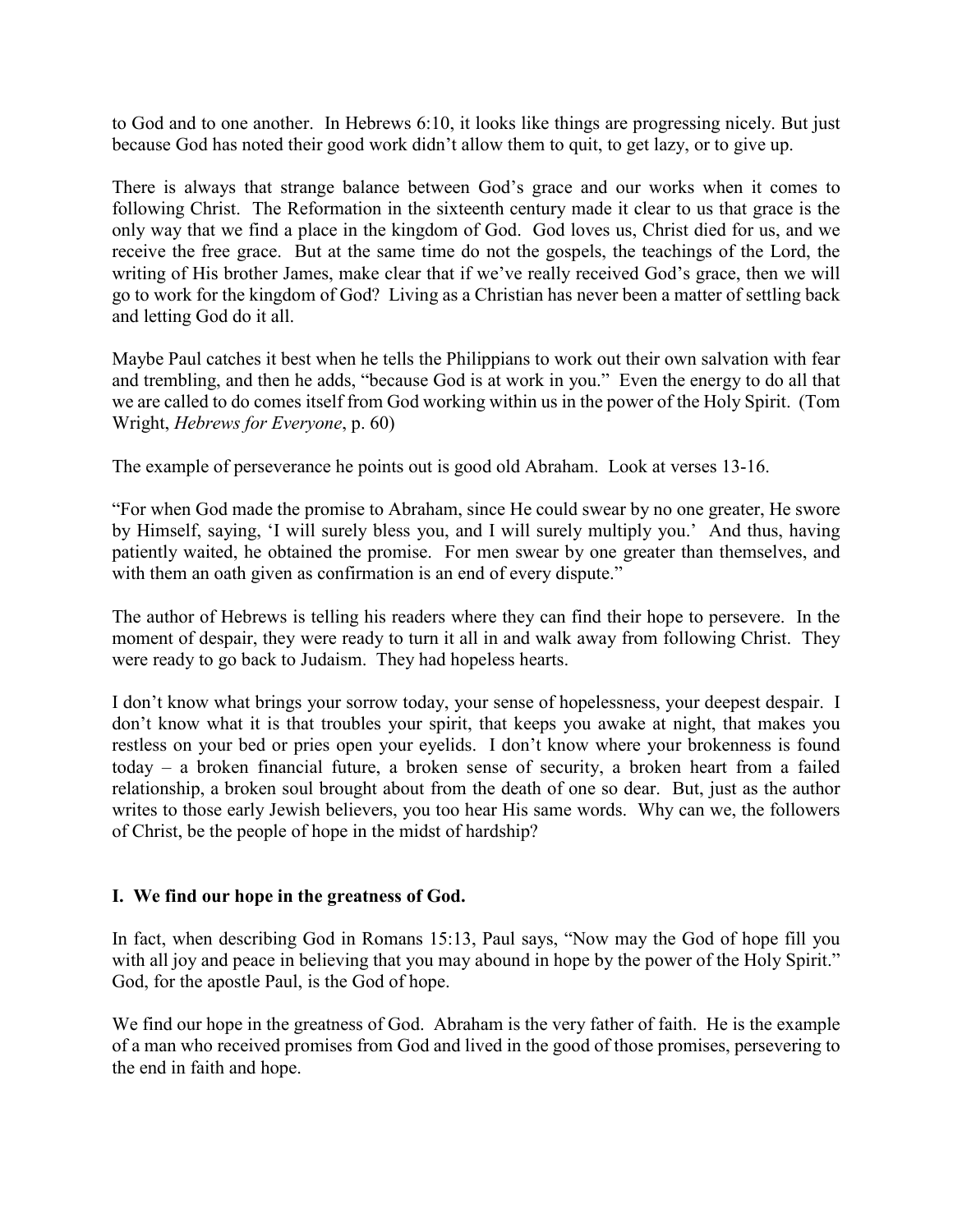Abraham waited so long – you remember – decades before the baby of the promise was born. How was God going to make him a great people? How was God going to form a nation from the patriarch if he didn't even have a son, an heir? In fact, poor Abraham was 100 years old when his son, Isaac, was born (Genesis 21:5).

And then, was he not a man of faith during the trial, when God asked him to offer his cherished son, Isaac, as a sacrifice on Mt. Moriah (Genesis 2)? Caught in the crisis of his love for his son and his love for his God, what was he to do? But Abraham believed that the promises of God could never fail. So, obediently, he raised the dagger to thrust into his son when God provided the lamb in the thicket.

When we swear, we swear by someone greater than ourselves. We call upon the authority and the greatness of a higher entity to undergird our promises. We will say, "I swear to...." Well, you know how we finish it – we finish it with the name of God. I'm not advising you to do that, but that is how oaths are made.

The Old Testament version of this might be, "As sure as Yahweh lives." That was the supreme oath of Israel. Abraham swore by God and made others do the same (Genesis 14:22; 21:23f; 24:3). But the writer of Hebrews says God has no one greater than Himself by which He can swear. So when God swears, He just says, "As I live" – for there is no one greater than He.

It happens in Genesis 22:16, when Abraham is willing to offer up Isaac. God says, "By Myself I have sworn, declares the Lord, because you have done this thing and have not withheld your son, your only son, indeed I will greatly bless you, and I will greatly multiply your seed as the stars of the heavens, and as the sand of the seashore."

It's kind of a comic picture. God looks around for someone greater than Himself to borrow their authority, to buttress His oath. God looks around and realizes there is no one greater than Himself, so he just swears by Himself. God's words are endorsed by His own character, and that's all He needs.

V. 18 – Two things: God's promise; God's oath.

What does he tell us Hebrews 6:18? He tells us that God's promise to take care of His people is an irrevocable promise because it is impossible for God to lie. God is the God of truth; He cannot lie.

While our hope is based upon the greatness of God,

# **II. Sometimes it wavers with the wait.**

There is no more anxious position than waiting. Waiting. Waiting. Abraham and Sarah had to wait decades for the son of promise, the heir of God's word. Some of you here this morning are waiting. Waiting for the report from the biopsy. Waiting on the verdict from the court. Waiting on the soldier to come home from duty.

C. H. Spurgeon writes: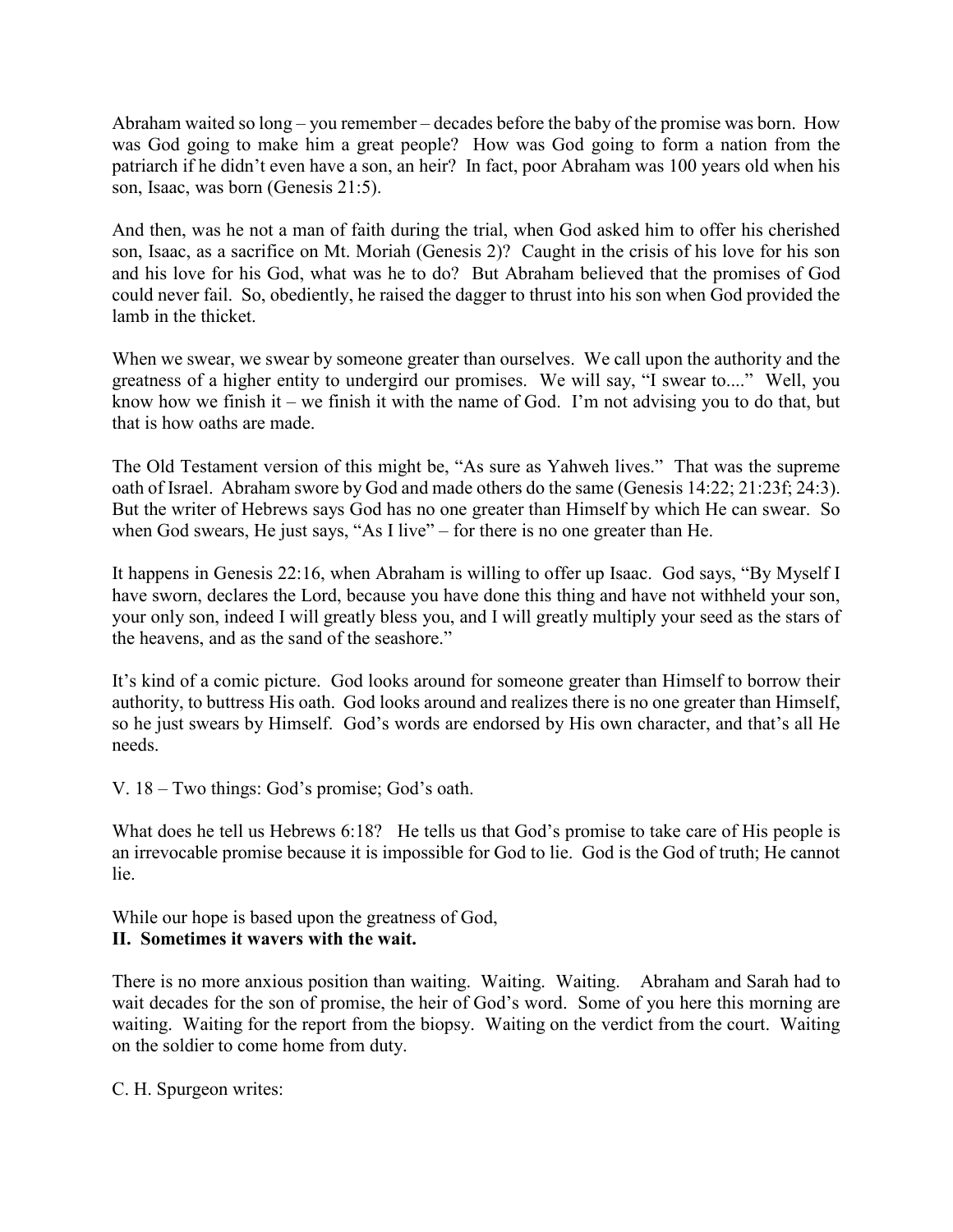**[Waiting] is one of the postures which a Christian soldier learns not without years of teaching. Marching and quick-marching are much easier to God's warriors than standing still.** 

**Wait in prayer, however. Call upon God, and spread the case before Him; tell Him your difficulty, and plead His promise of aid.... But wait in faith. (Charles H. Spurgeon,** *Morning and Evening Daily Readings***, in** *God's Treasury of Virtues***, p. 174-75)**

As the psalmist says:

We wait in hope for the Lord; he is our help and our shield. In him our hearts rejoice, for we trust in his holy name. May your unfailing love rest upon us, O Lord, even as we put our hope in you. (Psalm 33:20-22)

## There is a third thing I want us to see in this passage. **III. Our hope is based upon the faithfulness of the forerunner.**

Look at Hebrews 6:19-20.

This hope we have as an anchor of the soul, a hope both sure and steadfast and one which enters within the veil, where Jesus has entered as a forerunner for us, having become a high priest forever according to the order of Melchizedek.

Come with me to the catacombs in and around ancient Rome. Look at the symbols etched in stone – symbols of faith in Christ. Perhaps you'll see the image of a fish, the *ichthus*. Or the symbol of a shepherd. Look here at this wall, right here – an ancient, actual symbol of faith in Christ. An anchor.

The anchor became a symbol of Christian faith because it communicated clearly that despite the persecutions of this world, despite all the adverse winds and storms that befall God's people, they have an anchor, solid and sure, in a Savior called the Christ.

That's the image for the author of Hebrews. Christ is our immovable, secure anchor.

There may be bigger anchors, but the biggest anchor I found was manufactured in January 2007 by Vryhof Anchors. The anchors weighed – there were eight of them – 75 tons apiece. That's 150,000 pounds for each anchor. They traveled through the Panama Canal to become part of the International Missile Defense System. They were to hold a sea-based X-band radar in place.

Now isn't that odd – in a business as high-tech as missile defense, all is held in place by the oldest technology in the world, an anchor, a weight?

But even a bigger anchor looms in our letter called Hebrews. That anchor is the Christ.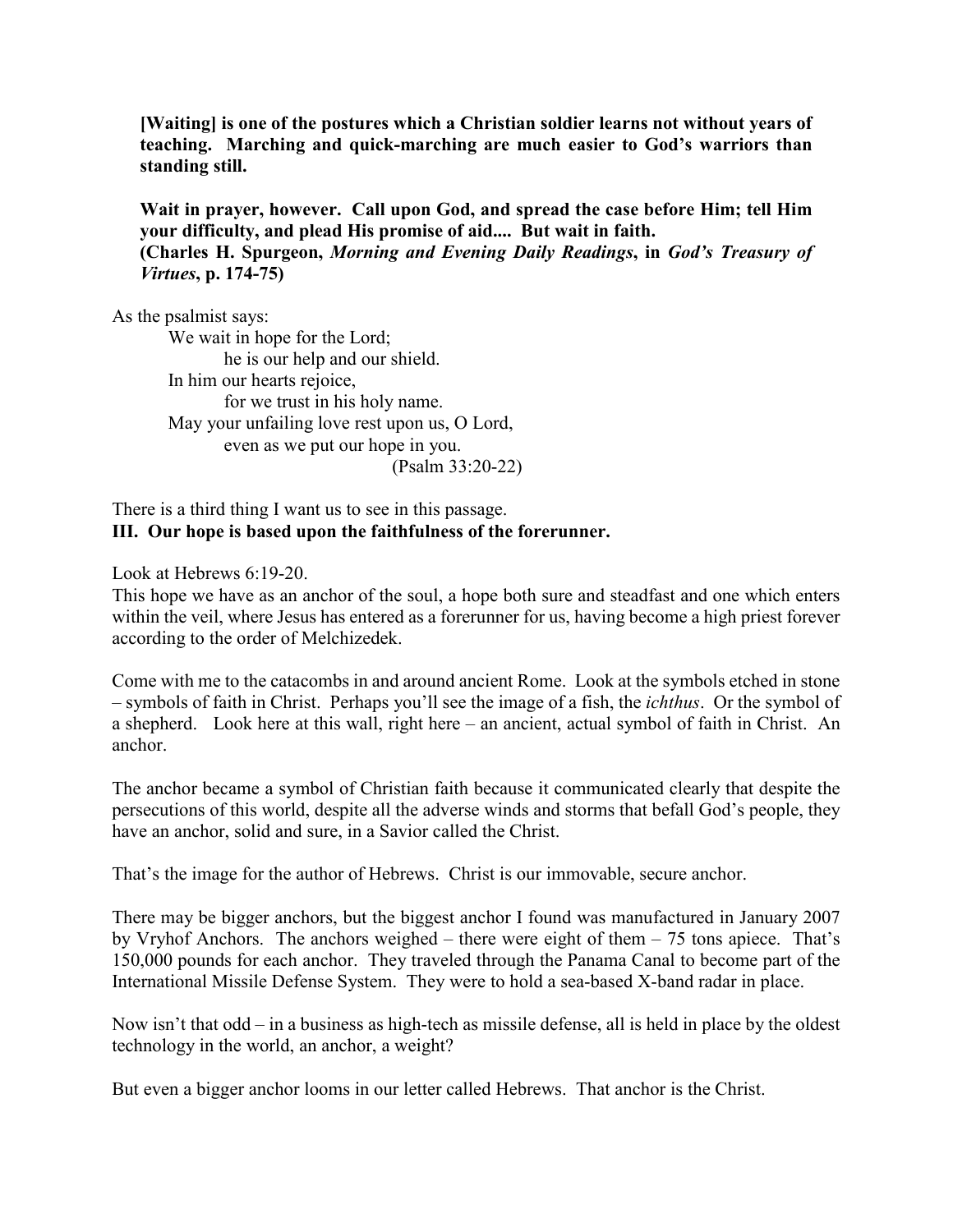In verse 18, he tells us to take hold – that is, to grasp – hope. Sometimes as God's people that's all we can do – grasp hope.

Let's look at our anchor of hope.

### Verses 19-20. This hope we have as an anchor of the soul, a hope both sure and steadfast and one which enters within the veil, where Jesus has entered as a forerunner for us, having become a high priest forever according to the order of Melchizedek.

Christ entered the presence of God. He went past the veil. He went past the curtain separating the sanctuary of God from the holy place in the Tabernacle. You remember, the high priest would only enter once a year on the Day of Atonement. Jesus, through His crucifixion and resurrection, has entered the heavenly sanctuary on our behalf.

He's the "forerunner." It's the word for the military scouts that are moving ahead of the army, the word for the advance ships of a fleet, the word for the early-ripened fruit, or the word for the swiftest runner who breaks away from the group and wins the course.

Christ is the forerunner, entering into the presence of God on our behalf. In John 14:2-6, he told them, " 'I go and prepare a place for you. And if I go and prepare a place for you, I will come again, and receive you to Myself; that where I am, there you may be also. And you know the way where I am going.' And Thomas said to Him, 'Lord, we do not know where You are going, how do we know the way?' Jesus said to him, 'I am the way, and the truth, and the life; no one comes to the Father, but through Me.'"

Paul calls Him the first fruits (1 Corinthians 15:20), and after the first fruits those who are His will join Him. He's a high priest, after the order of the mysterious priest of the Old Testament, Melchizedek. He is our advocate. He safeguards the eternity of our souls. Christ didn't go back to God, to heaven, just to reclaim His previous glory which He gave up at His incarnation. Rather, He went to sit at the right hand of God to intercede on our behalf as our anchor, as our hope, as our high priest. "These are my people, Father. They'll be by My side."

The author of Hebrews has said we are connected by a cable of faith to the Christ who is already in the kingdom and presence of God. Through the crucified and resurrected Christ, we are anchored to God – the God of the winds, the tides, the storms, and all that can shift and assault us.

You cannot live without an anchor of hope.

**Alexandra M. Levine, a medical doctor in Los Angeles, writes about serving as a medical student on the general medicine ward. A 55-year-old woman was admitted to her care. She had a lesion on the right upper lobe of her lung. Her health basically looked good, and she was without symptoms. She spent the week going through the diagnostic studies. During that time, Alexandra – Dr. Levine – grew to know the patient. She was like family. A**